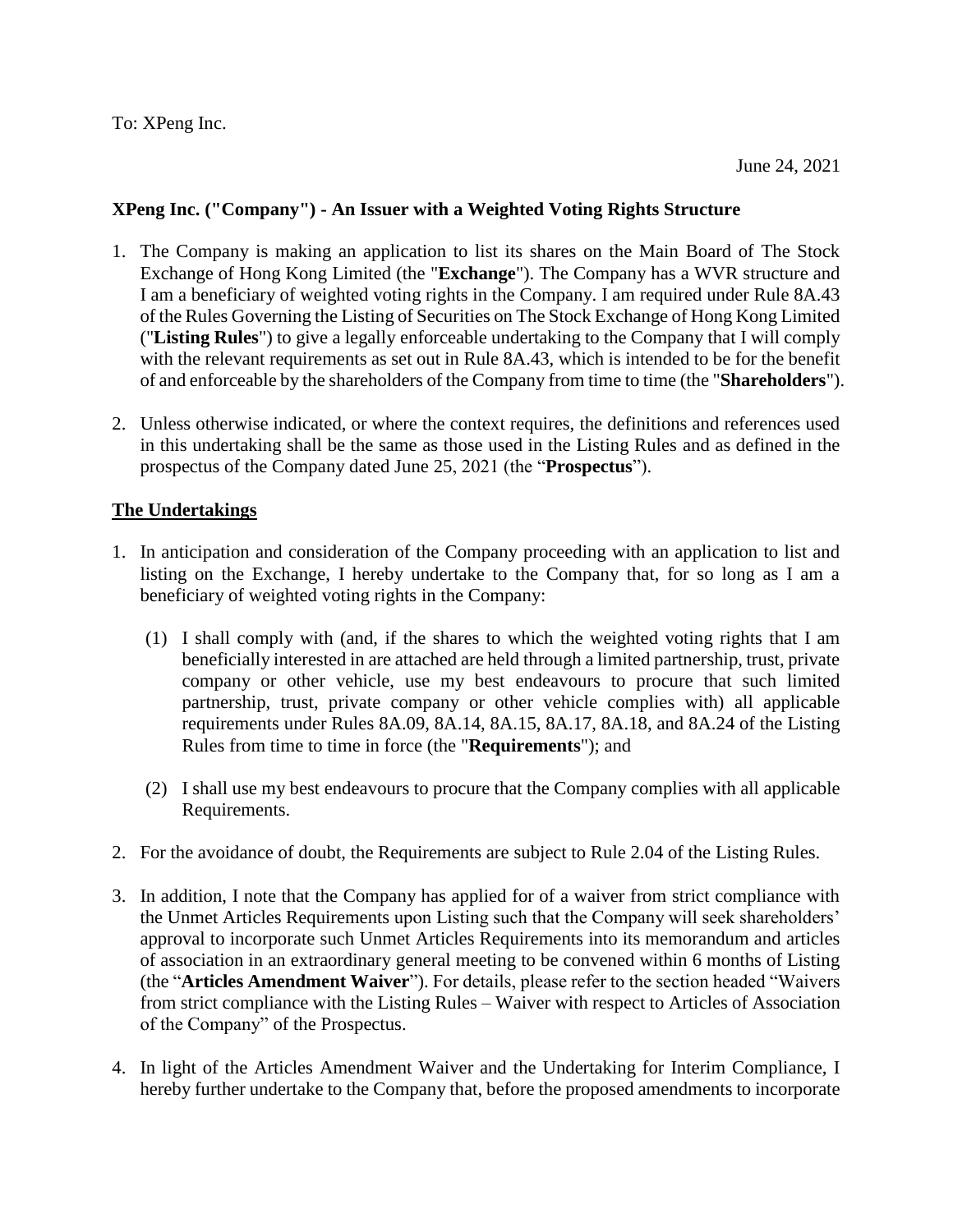requirements under Rules 8A.18 and 8A.19 of the Listing Rules in the articles of association of the Company are approved by the Shareholders:

- (1) in the event that a divorce is being contemplated such that any Class B ordinary share will be transferred to an entity which is not wholly owned and not wholly controlled by myself, I will procure that such Class B ordinary share be converted into Class A ordinary share prior to such transfer; and
- (2) I will not create any encumbrance over any Class B ordinary share in favour of a Founder Affiliate<sup>1</sup>.
- 5. In connection with the Articles Amendment Waiver, I hereby further irrevocably undertake to the Company that:
	- (1) I will be present at the 2021 EGM (whether in person or by proxy) and any general meeting that may be convened upon Listing and before the 2021 EGM, and to vote in favor of the Amendment Resolutions;
	- (2) I will be present at any general meeting after the Listing until all Amendment Resolutions are approved by shareholders; and
	- (3) I will procure the Company to give effect to the Undertaking for Interim Compliance upon the Listing and before its existing Articles are formally amended.
- 6. In connection with the Articles Amendment Waiver, I have also undertaken to the Exchange that:
	- (1) if any of the Amendment Resolutions (including the Class-based Resolutions) are not passed at the 2021 EGM, until they are all approved by the shareholders, each of the WVR Beneficiaries will continue to be present and vote in favor of such Amendment Resolutions that have not been passed (including the Class-based Resolutions that have not been passed) at each subsequent annual general meeting; and
	- (2) I will comply with (a) the Unmet Listing Rules Articles Requirements, the GM Postponement Requirement, and the Alibaba Director Appointment and Removal Right Requirement, the Shareholders' Director Nomination Right, Class Right Variation Discretion Removal Requirement, and the Overriding Compliance Requirement, (b) the Class C Removal Requirement by not issuing (in the case of the Company) or procuring the Company not to issue (in the case of Mr. Xiaopeng He and Mr. Heng Xia), any new Class C ordinary share, and (c) the Forum Selection Clarification with respect to the

 $\overline{\phantom{a}}$ 

<sup>&</sup>lt;sup>1</sup> "Founder Affiliate" means any entity that is ultimately controlled by any of the founders of the Company (being Mr. Xiaopeng He, Mr. Heng Xia and Mr. Tao He). The term "control" shall mean the ownership, directly or indirectly, of shares possessing more than fifty per cent (50%) of the voting power of the corporation, partnership or other entity (other than, in the case of a corporation, securities having such power only by reason of the happening of a contingency), or having the power to control the management or elect a majority of members to the board of directors or equivalent decision-making body of such corporation, partnership or other entity.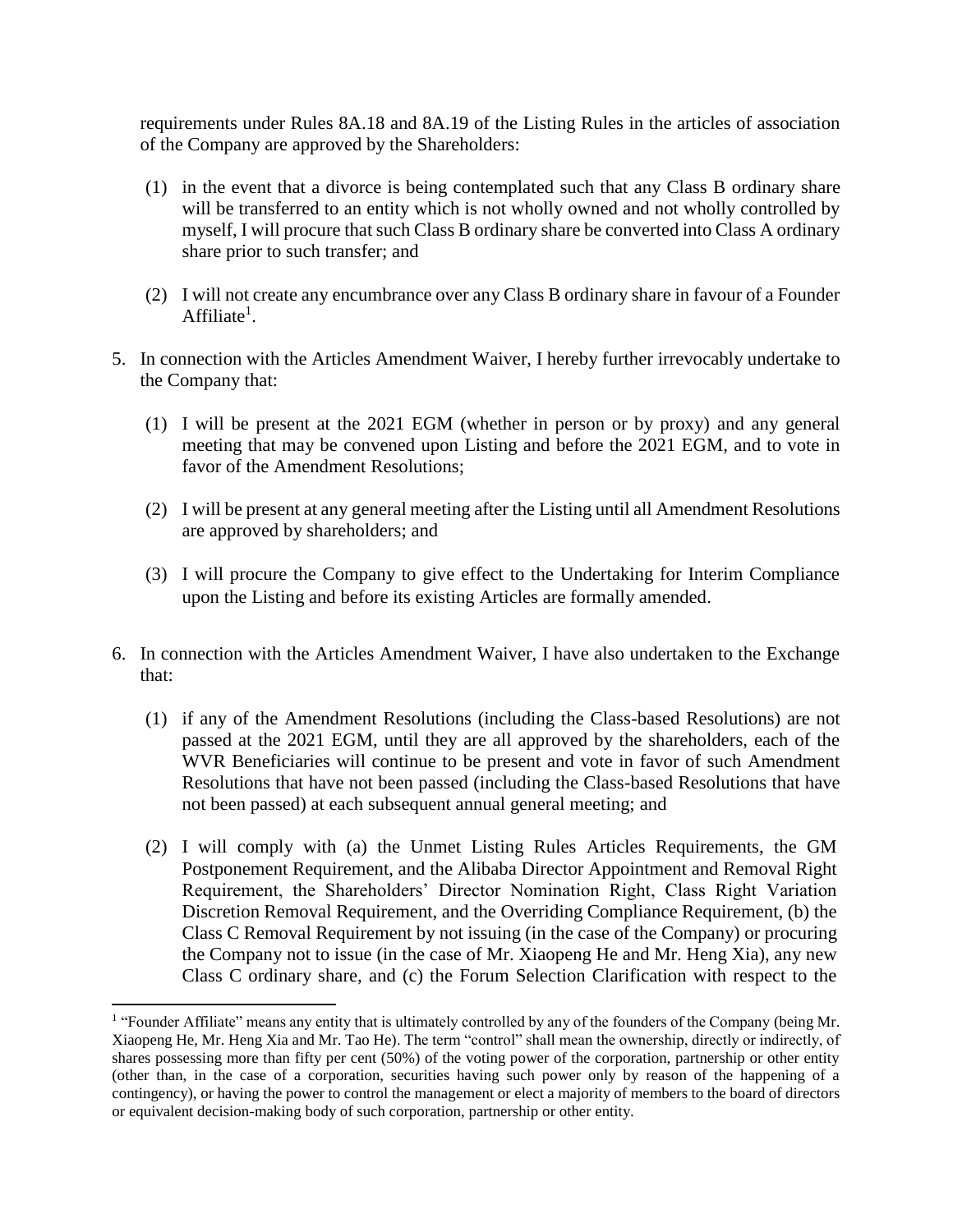Company and its Directors agreeing to submit to the jurisdiction of the court of Hong Kong to hear, settle and/or determine any dispute, controversy or claim whether arising out of or in connection with the Articles or otherwise, upon the Listing and before the existing Articles are formally amended to incorporate the Unmet Articles Requirements, except for the following (For the avoidance of doubt, the exceptions set out in subparagraphs (i) to (iii) below are only applicable to the passing of the Amendment Resolutions and the Company undertakes to the Exchange to comply with the requirements under the Listing Rules for passing any resolution at a separate class meeting and any special resolution after the Listing (other than the Amendment Resolutions)):

- i. paragraph 2(1) of Part B of Appendix 13 such that, prior to the Company's Memorandum and Articles being amended, the threshold for passing any resolution for the Amendment Resolutions in a separate class meeting will be approval by simple majority of the votes cast by such Shareholders as, being entitled to do so, vote in person or, where proxies are allowed, by proxy or, in the case of corporations, by their duly authorized representatives, at a class meeting pursuant to article 3(c) of the Articles, based on the specific and prevailing circumstances of the Company;
- ii. Rules 8A.24(1) and (2) such that, prior to the Memorandum and Articles being amended, weighted voting rights would apply in connection with passing the Amendment Resolutions;
- iii. paragraph 1 of Part B of Appendix 13 such that, the threshold for passing any special resolution for the Amendment Resolutions will be approval by members holding not less than two-thirds of the voting rights of those present and voting in person or by proxy at the general meeting in accordance with article 128 of the current Articles; and
- iv. paragraphs 3(3) and 4(2) of Part B of Appendix 13 to the extent that the Company will not hold an annual general meeting in 2021.

(For the avoidance of doubt, if any of the Class-based Resolutions is not passed at the 2021 EGM, the Undertaking for Interim Compliance will remain valid until the Classbased Resolutions are passed.)

## **General**

- 7. I acknowledge and agree that the Shareholders rely on all the undertakings in this letter in acquiring and holding their shares.
- 8. I acknowledge and agree that all the undertakings in this letter are intended to confer a benefit on the Company and all existing and future Shareholders and may be enforced by the Company and/or any such Shareholder against me.
- 9. All the undertakings in this letter shall automatically terminate upon the earlier of (i) the date of delisting of the Company from the Exchange; and (ii) the date on which I cease to be a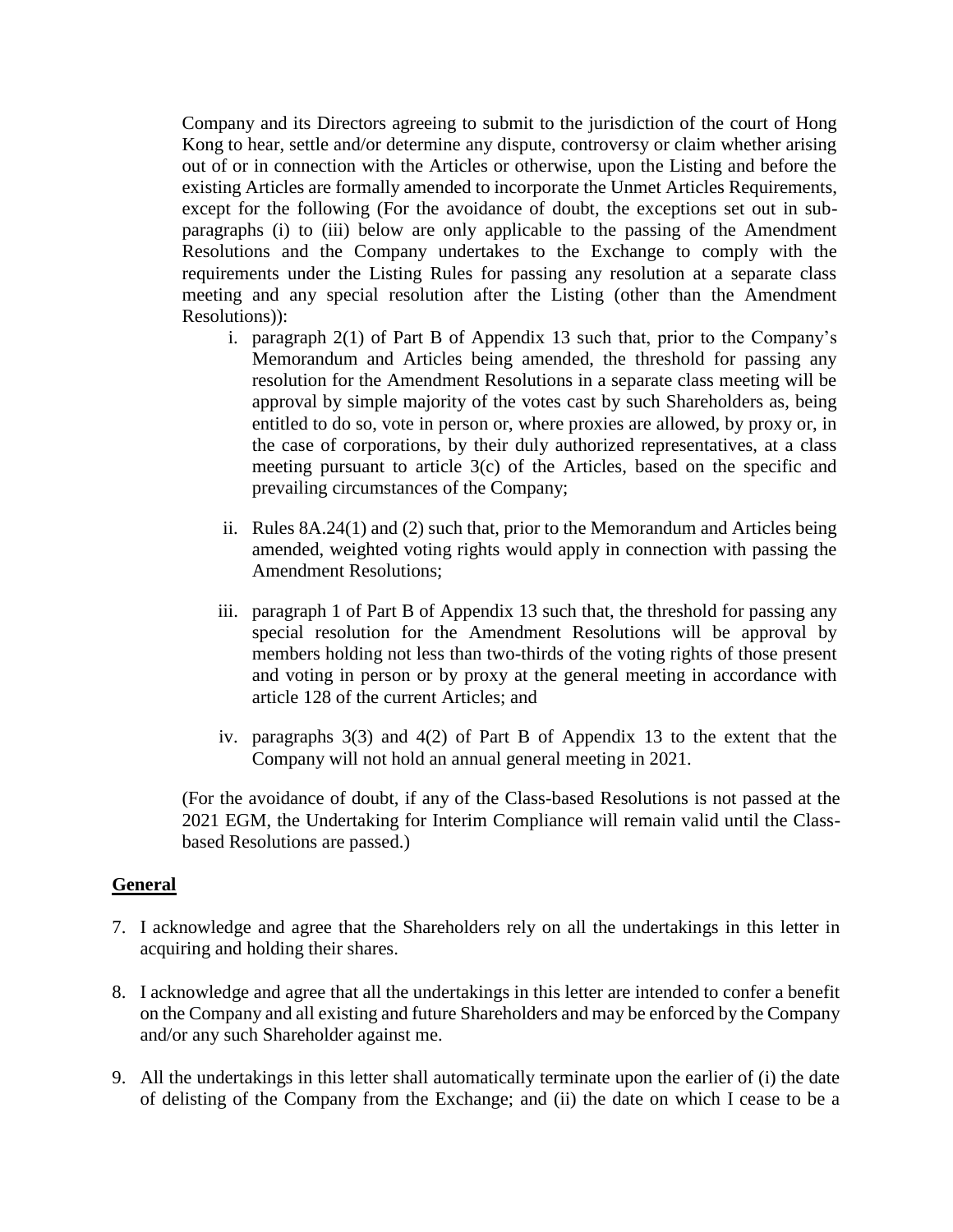beneficiary of weighted voting rights in the Company. For the avoidance of doubt, the termination of the undertakings in this letter shall not affect any rights, remedies, obligations or liabilities of the Company and/or any Shareholder and/or myself that have accrued up to the date of termination, including the right to claim damages and/or apply for any injunction in respect of any breach of the undertakings in this letter which existed at or before the date of termination.

10. This undertaking shall be governed by the laws of the Hong Kong Special Administrative Region ("**HKSAR**") and all matters, claims or disputes arising out of this undertaking shall be subject to the exclusive jurisdiction of the courts of the HKSAR.

[*The remainder of this page is intentionally left blank.*]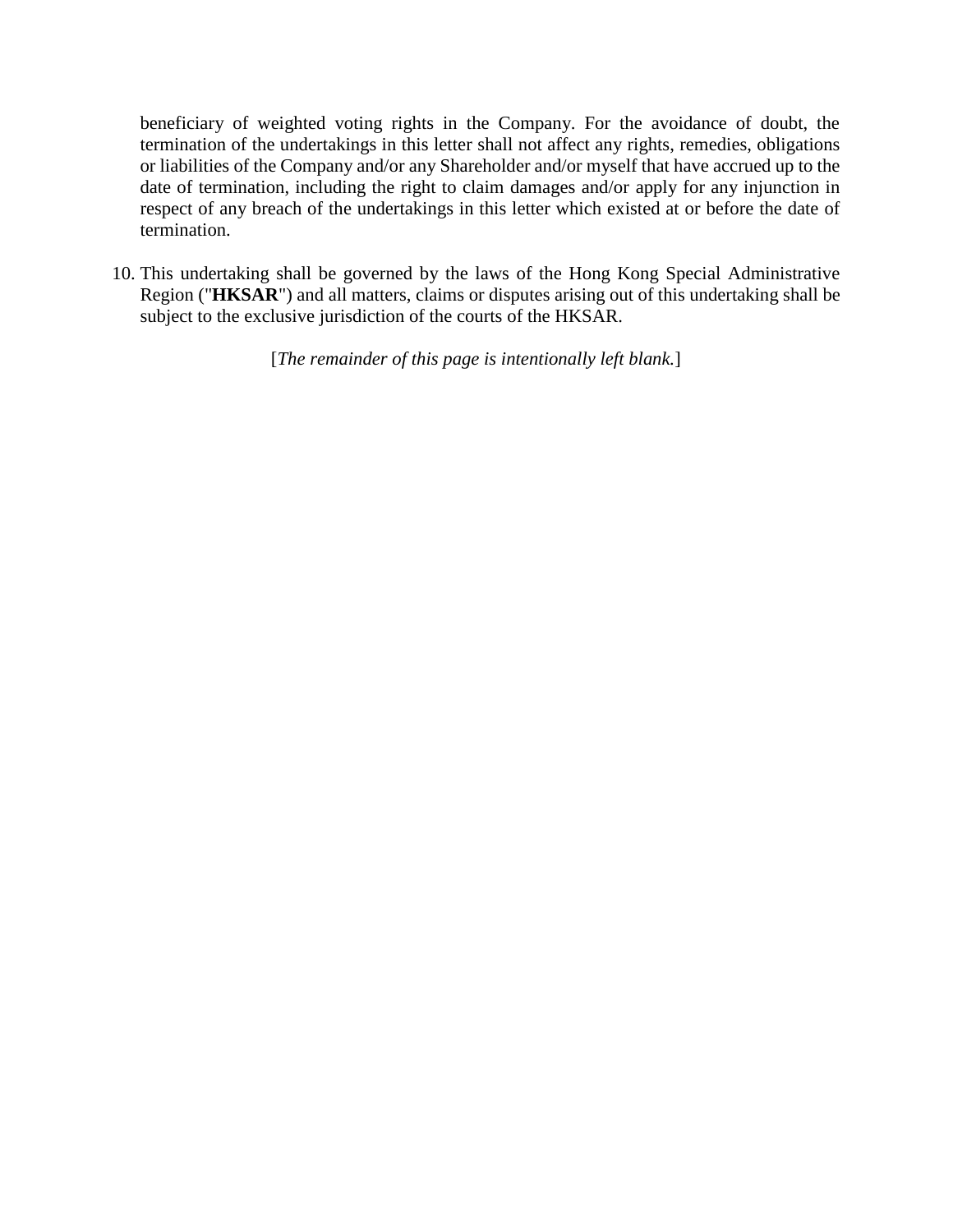Name: Xiaopeng He

In the Presence of:

Náme of witness: Yeqing Zheng Address of witness: No. 8 Songgang Road, Changxing Street, Cencun, Tianhe District, Guangzhou, China Occupation of witness: Corporate counsel

[Signature Page to Rule 8A.43 Undertaking]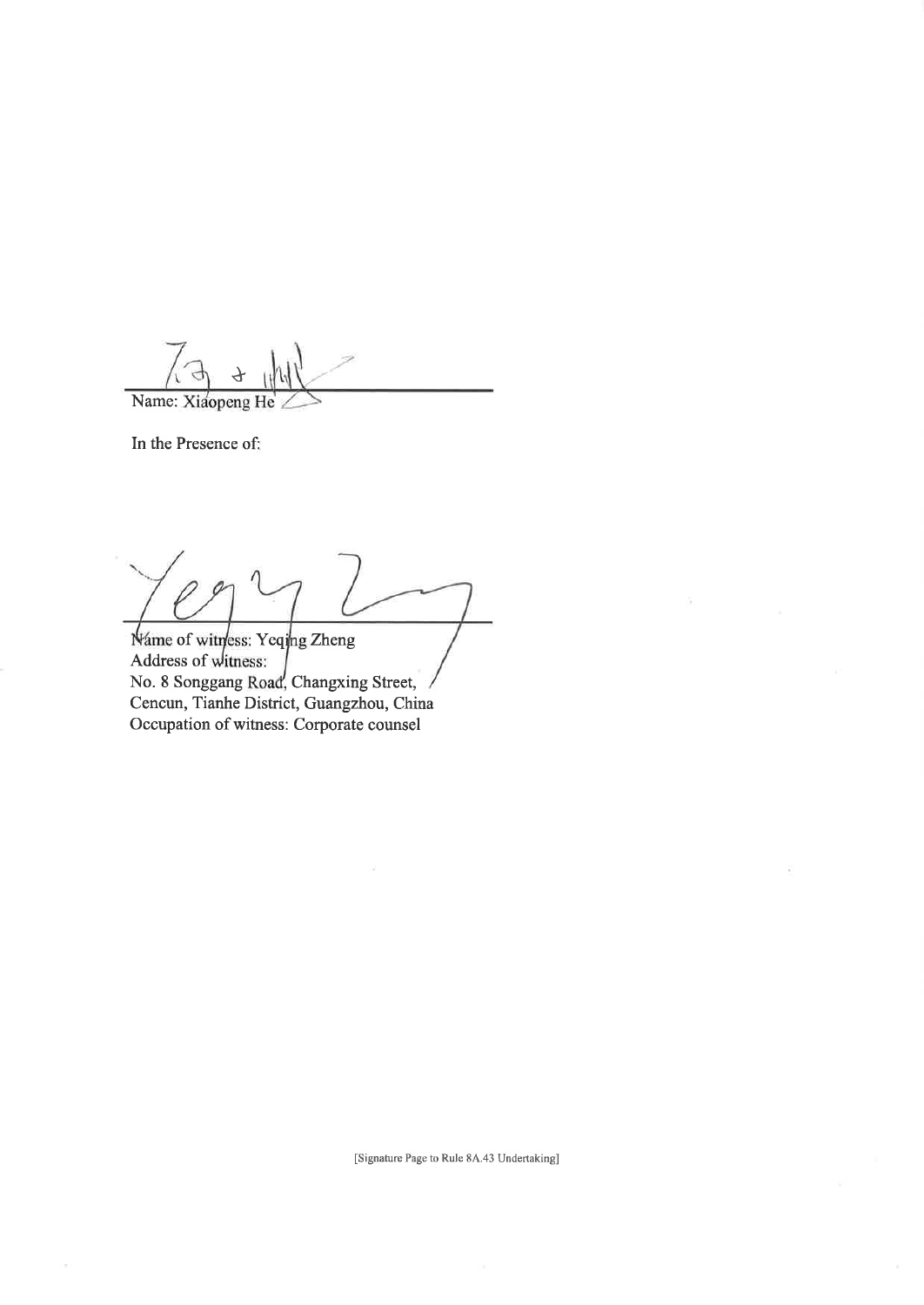Name: Heng Xia

In the Presence of:

Name of withess: Yeqing Zheng<br>Address of witness: No. 8 Songgang Road, Changxing Street, Cencun, Tianhe District, Guangzhou, China Occupation of witness: Corporate counsel

[Signature Page to Rule 8A.43 Undertaking]